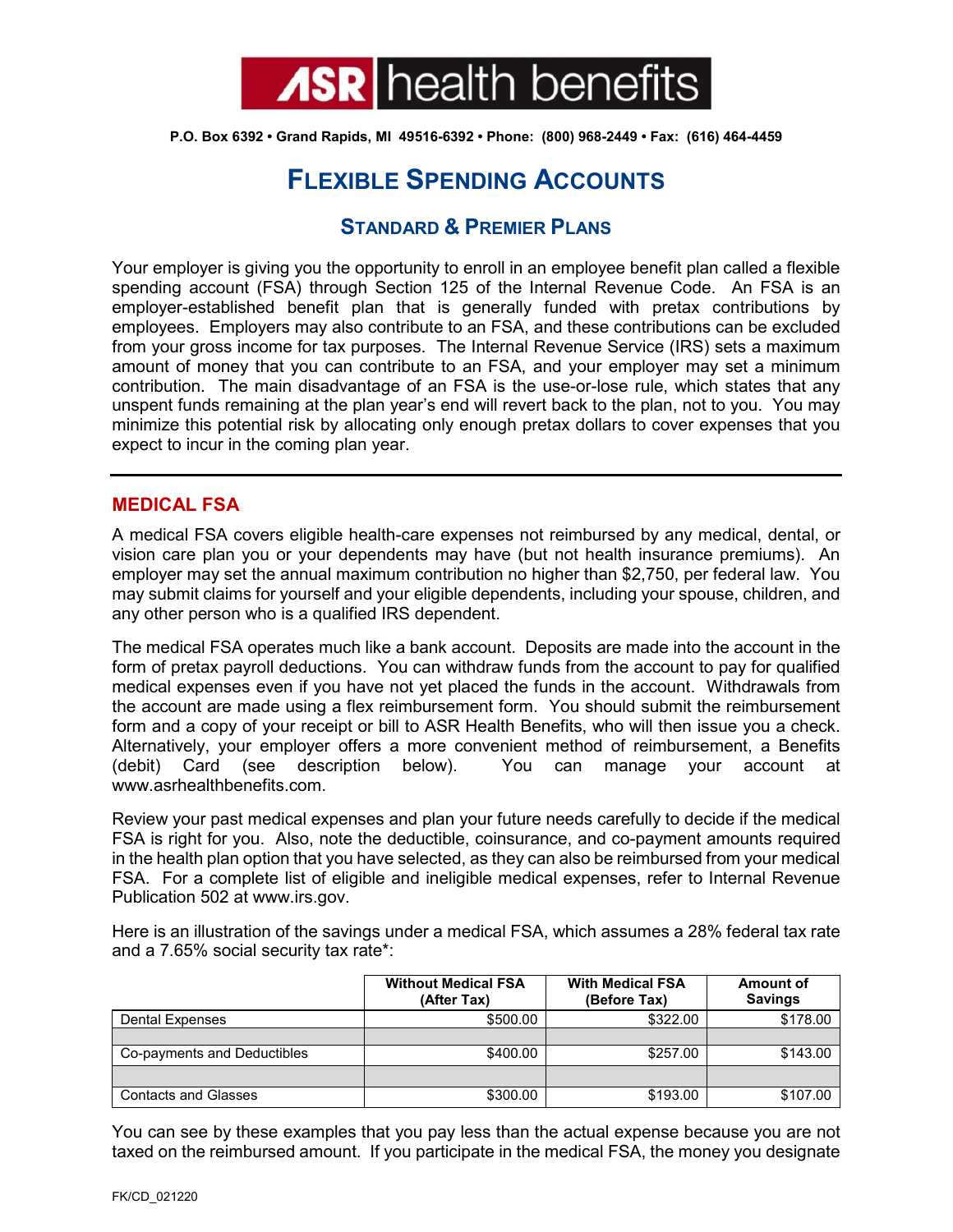for health-care expenses will purchase more. For example\*, if you estimate that you will spend \$1,200.00 for health care expenses in the 2020-21 plan year, the table below illustrates the amount you will have available to you to spend on health-care expenses both with and without a medical FSA (assuming the same tax rates as above):

|                                           | <b>Without Medical FSA</b> | <b>With Medical FSA</b> |
|-------------------------------------------|----------------------------|-------------------------|
| <b>Annual Salary</b>                      | \$30,000.00                | \$30,000.00             |
|                                           |                            |                         |
| <b>Medical FSA Annual Contribution</b>    | \$0.00                     | \$1,200.00              |
|                                           |                            |                         |
| Taxable Income                            | \$30,000.00                | \$28,800.00             |
|                                           |                            |                         |
| Amount Available for Health Care Expenses | \$772.00                   | \$1,200.00              |

**\*These examples are not intended to offer legal or tax advice. Consult your tax advisor before enrolling in the FSA.**

If your participation is terminated, and the contributions made to your medical FSA as of the date of termination exceed the claims submitted, you may continue participation through COBRA.

Note on HSA Participation: If you contribute to an HSA, you are ineligible to participate in the medical FSA. If your spouse or other dependent is enrolled in a high-deductible health plan/HSA through his or her employer or another source, you should not elect to participate in the employer's medical FSA for the plan year, or else your spouse or other dependent will be ineligible for the HSA.

## **MEDICAL FSA ELECTION WORKSHEET AND ELIGIBLE EXPENSES**

| <b>Estimate Your Uninsured Medical Expenses</b>                        |    | <b>Estimate Your Uninsured Dental Expenses</b> |                          |          |          |
|------------------------------------------------------------------------|----|------------------------------------------------|--------------------------|----------|----------|
| Medical deductibles:                                                   | \$ | per year                                       | Dental deductibles:      |          | per year |
| Medical coinsurance:                                                   | S  | per year                                       | Dental coinsurance:      |          | per year |
| Vision care:                                                           |    | per year                                       | Exams/Cleanings:         |          | per year |
| Routine examinations:                                                  |    | per year                                       | Orthodontia:             |          | per year |
| Prescription drugs:                                                    |    | per year                                       | Fillings/Crowns/Bridges: |          | per year |
| Co-payments:                                                           |    | per year                                       | Dentures:                |          | per year |
| Other:                                                                 |    | per year                                       | Other:                   |          | per year |
| Subtotal:                                                              |    | per year                                       | Subtotal:                |          | per year |
| Total Annual Medical FSA Contribution (combine both Subtotal amounts): |    |                                                |                          | per year |          |

|                                                                                                                                                                                                                                                                                                                                                                                                                                                                                         | <b>Ineligible Expenses</b>                                                                                                                                                                                                                                                                                                                                                                                                                                                                                                                                                                |                                                                                                                                                                                                                                                                                                                                                                                                                                                     |                                                                                                                                                                                                                                                                                                                                                                                                                                                                                  |
|-----------------------------------------------------------------------------------------------------------------------------------------------------------------------------------------------------------------------------------------------------------------------------------------------------------------------------------------------------------------------------------------------------------------------------------------------------------------------------------------|-------------------------------------------------------------------------------------------------------------------------------------------------------------------------------------------------------------------------------------------------------------------------------------------------------------------------------------------------------------------------------------------------------------------------------------------------------------------------------------------------------------------------------------------------------------------------------------------|-----------------------------------------------------------------------------------------------------------------------------------------------------------------------------------------------------------------------------------------------------------------------------------------------------------------------------------------------------------------------------------------------------------------------------------------------------|----------------------------------------------------------------------------------------------------------------------------------------------------------------------------------------------------------------------------------------------------------------------------------------------------------------------------------------------------------------------------------------------------------------------------------------------------------------------------------|
| Acupuncture<br>Alcoholism or drug treatment<br><b>Ambulances</b><br><b>Birth control</b><br>Body scans<br>Car controls<br>(handicapped equipment)<br><b>Chiropractors</b><br><b>Contact lenses</b><br>Cosmetic<br>(medically<br>surgery<br>necessary)<br><b>Crutches</b><br>Deductibles and<br>co-payments<br>Dental and vision<br>expenses<br>Diagnostic tests (pregnancy tests,<br>ovulation monitors, cholesterol<br>and blood pressure tests)<br>Doctor's fees<br><b>Eveglasses</b> | <b>Eligible Expenses</b><br>Health care equipment<br>Hearing aids<br><b>Hypnosis</b><br>(for<br>treatment<br>of.<br>disease)<br><b>Immunizations</b><br>Lab fees<br>Lasik (Laser) eye surgery<br>Learning disabilities<br>(instructional fees)<br>Lifetime care<br>Massage therapy (prescribed by a<br>physician to treat a specific<br>medical condition)<br>services<br>(medically<br><b>Nursing</b><br>necessary)<br>Optometrist's fees<br>Over-the-counter<br>(i)<br>drugs<br>prescribed to alleviate or treat<br>illness or injury)<br>Physical therapy<br><b>Prescription drugs</b> | Sterilization<br>Surgery (general)<br><b>Syringes</b><br>Teeth whitening<br>(to<br>correct<br>discoloration<br>caused<br>by<br>disease, birth defect, or injury)<br><b>Television (closed</b><br>captioned)<br><b>Vitamins</b><br>minerals<br>and<br>(prescription only)<br>Weight loss programs (only as<br>treatment for obesity, heart<br>disease, or diabetes; includes<br>fees and expenses)<br>Well-baby care<br><b>Wheelchairs</b><br>X-rays | <b>Bottled water</b><br>Cosmetics, toiletries, toothpaste,<br>etc.<br>Custodial care in an institution<br><b>Electrolysis</b><br>Food for weight-loss programs<br><b>Funeral and burial expenses</b><br>Health club dues<br>Household and domestic help<br>Insurance premiums<br>Long-term care<br>Marriage or family counseling<br>Maternity clothes, diaper services,<br>etc.<br>Meals and general lodging<br><b>Uniforms</b><br>Vitamins taken for general health<br>purposes |
| Guide dogs                                                                                                                                                                                                                                                                                                                                                                                                                                                                              | Smoking cessation aids/programs                                                                                                                                                                                                                                                                                                                                                                                                                                                                                                                                                           |                                                                                                                                                                                                                                                                                                                                                                                                                                                     |                                                                                                                                                                                                                                                                                                                                                                                                                                                                                  |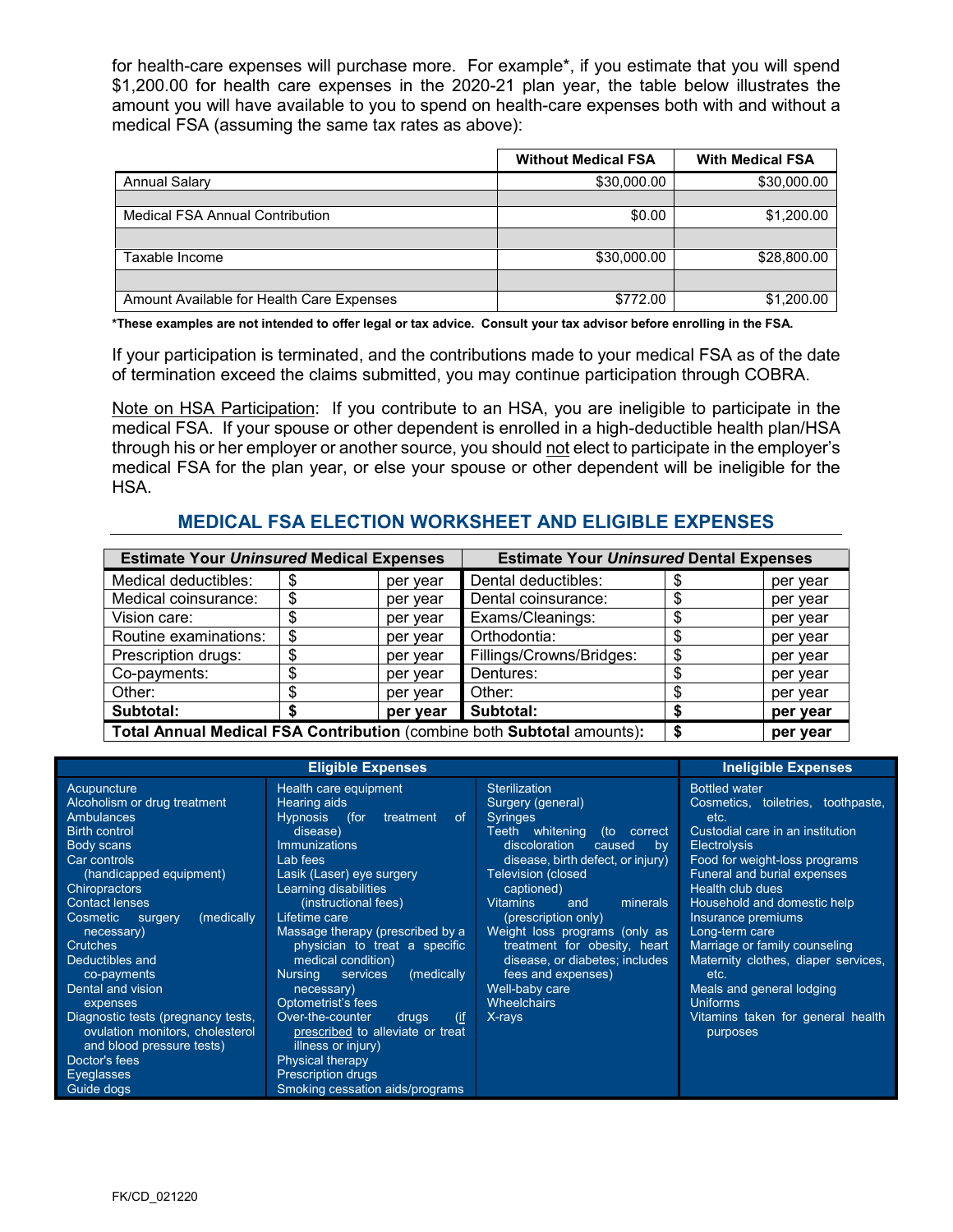#### **DEPENDENT CARE FSA**

With the dependent care FSA, you can reduce your tax burden by using pretax dollars to pay expenses for eligible child care or adult care for senior-citizen dependents that live with you. Federal law also allows you to claim a direct credit against federal income taxes for eligible child or dependent care expenses. However, any amount you claim under the dependent care tax credit will be reduced by the amount you are reimbursed under the dependent care FSA. The amount reimbursed under the dependent care FSA reduces, dollar-for-dollar, the amount of dependent care expenses that are eligible for the dependent care tax credit; therefore, you should either participate in the dependent care FSA to the fullest extent possible or claim the tax credit.

The dependent care FSA operates much like a bank account. Deposits are made into the account in the form of pretax payroll deductions. Withdrawals from the account are made using a flex reimbursement form. You should submit the reimbursement form and a copy of your receipt or bill to ASR Health Benefits, who will then issue you a check. Alternatively, your employer offers a more convenient method of reimbursement, a Benefits (debit) Card (see description below). You can manage your account at www.asrhealthbenefits.com.

Dependent care expenses are expenses you incur to enable you to work. If you are married, the expenses must be incurred to enable you and your spouse to work, or to enable your spouse to attend school on a full-time basis. The expenses must be for the care of your dependent who is under age 13 and for whom a personal-exemption deduction is allowed for federal income tax purposes, for the care of your dependent or spouse who is physically or mentally incapable of self-care, or for household services in connection with the care of a qualifying dependent.

The maximum amount that can be reimbursed (i.e., deposited) is the lowest of your earned income, your spouse's earned income, or \$5,000.00 (\$2,500.00 if you are married and you file a separate tax return). If your spouse is a full-time student or is incapable of self-care, your spouse's earned income is assumed to be not less than \$250.00 if you provide care for one dependent, or \$500.00 for two or more dependents, for each month that your spouse is a student or incapable of self-care. Please refer to Internal Revenue Publication 503 for more information on eligible and ineligible expenses at [www.irs.gov.](http://www.irs.gov/)

## **DEBIT CARD**

You may use the ASR Health Benefits Card to pay for eligible expenses with funds from your own medical or dependent care FSA at the time and place the expense is incurred. The ASR Health Benefits Card operates within the Visa**®** credit card network. Your card will be accepted at most service providers and merchants where FSA-eligible expenses can be purchased, including hospitals, doctors' offices, dental offices, optical stores, pharmacies, and even some day-care centers.

By law, merchants may choose to require either a signature debit or a personal identification number (PIN) debit. If you do not have a PIN or forget your PIN, the merchant can run the transaction as a signature debit or require another form of payment. You may obtain your PIN or reset your PIN by calling (866) 898-9795. Your PIN is system generated and cannot be customized. You are unable to make cash withdrawals at ATMs or at stores that allow for cash back on PIN debit purchases. Note: Report a lost or stolen card by calling ASR's Plan Administration Department at (800) 968-2449.

When you use your ASR Health Benefits Card, you will not have to pay for the expense, file substantiating documentation with a request for reimbursement, and then wait for the refund check to come. Most merchants have what is called an inventory information approval system (IIAS) in place to ensure FSA debit cards are used only for medical expenses that are FSA eligible. Examples of these merchants are drug stores, pharmacies, and grocery stores. Because most items in these stores will be identified as FSA eligible through IIAS, you will not have to substantiate the FSA-eligible items that you purchase with your ASR Health Benefits Card.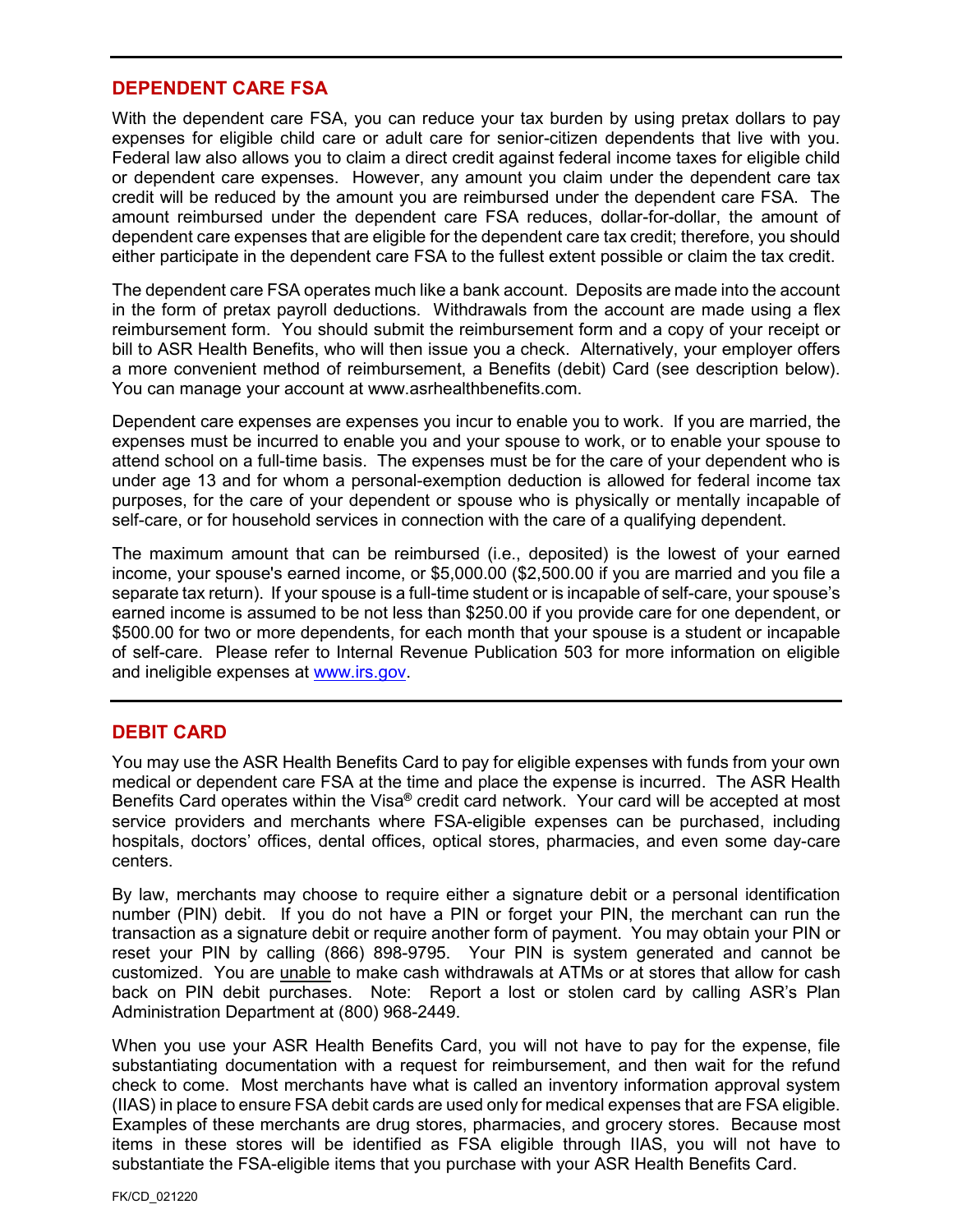Make sure that you use your ASR Health Benefits Card only for FSA-eligible expenses! If you purchase an ineligible item using your ASR Health Benefits Card, you will have to write a personal check to reimburse your FSA account, or the amount will be deducted from a future claim request.

In order to purchase over-the-counter (OTC) medications with your ASR Health Benefits Card, you must present a prescription for an OTC medication to your pharmacy or your mail-order or Web-based vendor that dispenses the medication and retain proper records of the transaction. However, you may purchase non-medicine OTC items, such as bandages, blood sugar test kits, and test strips, with the ASR Health Benefits Card at merchants that have an IIAS in place, or you may purchase them manually, without a prescription.

## **GRACE PERIOD**

Your FSA has a two and one-half month grace period at the end of the plan year. This grace period is a period of time when you may incur qualified medical expenses and pay them from any amounts left in your FSA at the end of the previous year. The grace period ends on the 15<sup>th</sup> day of the third month of the next plan year, but you will have a time period after that in which to submit (but not incur) the claims. You must forfeit any funds remaining in your FSA at the end of the grace period. Here is an example of how the grace period works:

Your plan year runs on a July 1 to June 30 basis and has a two and one-half month grace period. You have three months after the grace period to submit claims incurred during the plan year and the grace period. At the end of June 2021, you have \$250 left in your medical FSA. You incur \$250 of qualified medical expenses during July 1 through September 15 of 2021, the grace period for the 2020-21 plan year. You may submit these expenses by December 15, 2021 in order to receive reimbursement.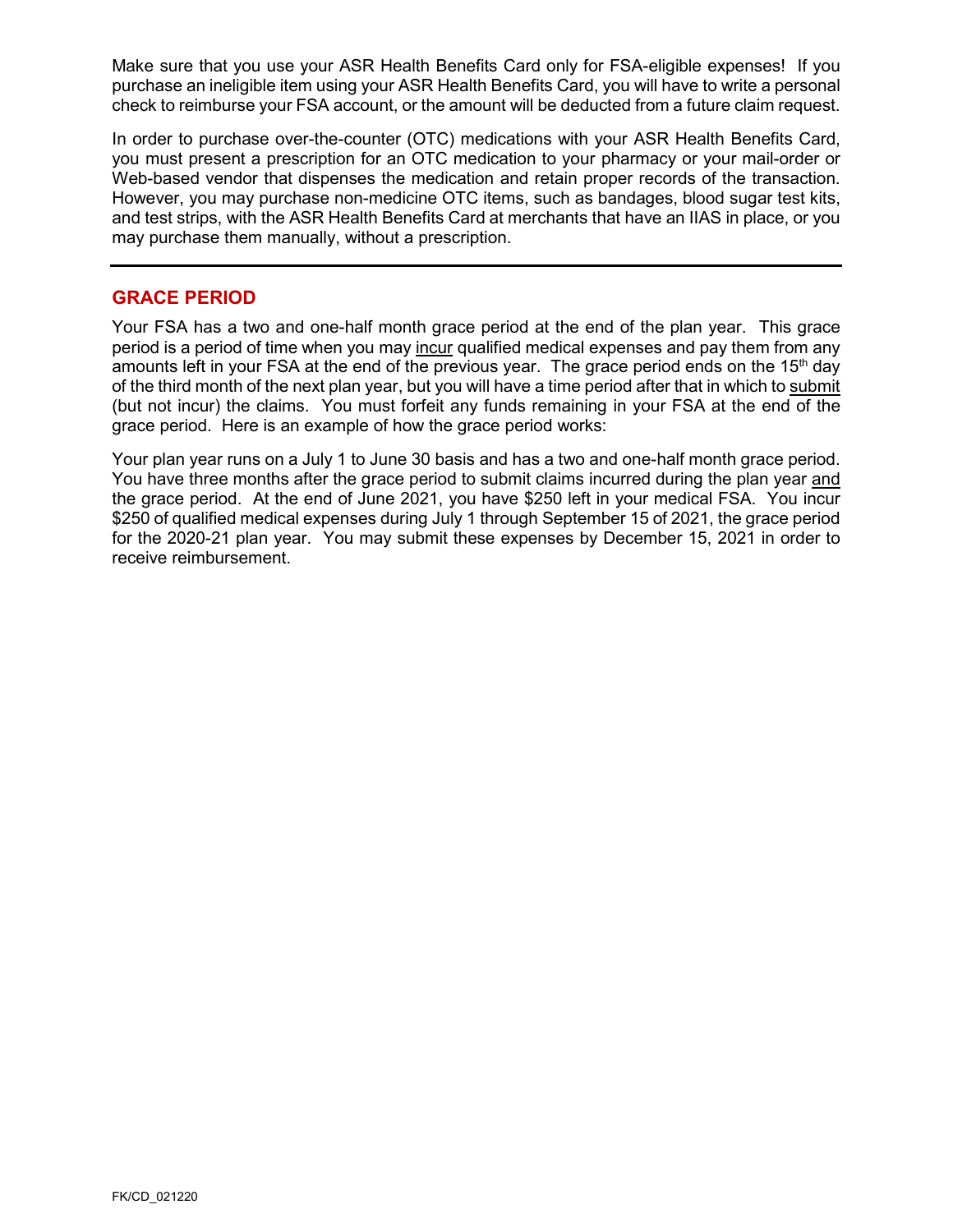

**P.O. Box 6392 • Grand Rapids, MI 49516-6392 • Phone: (800) 968-2449 • Fax: (616) 464-4459**

# **FLEXIBLE SPENDING ACCOUNTS**

# **HIGH-DEDUCTIBLE HEALTH PLAN**

Your employer is giving you the opportunity to enroll in an employee benefit plan called a flexible spending account (FSA) through Section 125 of the Internal Revenue Code. An FSA is an employer-established benefit plan that is generally funded with pretax contributions by employees. Employers may also contribute to an FSA, and these contributions can be excluded from your gross income for tax purposes. The Internal Revenue Service (IRS) sets a maximum amount of money that you can contribute to an FSA, and your employer may set a minimum contribution. The main disadvantage of an FSA is the use-or-lose rule, which states that any unspent funds remaining at the plan year's end will revert back to the plan, not to you. You may minimize this potential risk by allocating only enough pretax dollars to cover expenses that you expect to incur in the coming plan year.

## **MEDICAL FSA**

A medical FSA covers eligible health-care expenses not reimbursed by any medical, dental, or vision care plan you or your dependents may have (but not health insurance premiums). An employer may set the annual maximum contribution no higher than \$2,750, per federal law. You may submit claims for yourself and your eligible dependents, including your spouse, children, and any other person who is a qualified IRS dependent.

The medical FSA operates much like a bank account. Deposits are made into the account in the form of pretax payroll deductions. You can withdraw funds from the account to pay for qualified medical expenses even if you have not yet placed the funds in the account. Withdrawals from the account are made using a flex reimbursement form. You should submit the reimbursement form and a copy of your receipt or bill to ASR Health Benefits, who will then issue you a check. You can manage your account at www.asrhealthbenefits.com.

Review your past medical expenses and plan your future needs carefully to decide if the medical FSA is right for you. Also, note the deductible, coinsurance, and co-payment amounts required in the health plan option that you have selected, as they can also be reimbursed from your medical FSA. For a complete list of eligible and ineligible medical expenses, refer to Internal Revenue Publication 502 at www.irs.gov.

Here is an illustration of the savings under a medical FSA, which assumes a 28% federal tax rate and a 7.65% social security tax rate\*:

|                             | <b>Without Medical FSA</b><br>(After Tax) | <b>With Medical FSA</b><br>(Before Tax) | <b>Amount of</b><br><b>Savings</b> |
|-----------------------------|-------------------------------------------|-----------------------------------------|------------------------------------|
| <b>Dental Expenses</b>      | \$500.00                                  | \$322.00                                | \$178.00                           |
|                             |                                           |                                         |                                    |
| Co-payments and Deductibles | \$400.00                                  | \$257.00                                | \$143.00                           |
|                             |                                           |                                         |                                    |
| <b>Contacts and Glasses</b> | \$300.00                                  | \$193.00                                | \$107.00                           |

You can see by these examples that you pay less than the actual expense because you are not taxed on the reimbursed amount. If you participate in the medical FSA, the money you designate for health-care expenses will purchase more. For example\*, if you estimate that you will spend \$1,200.00 for health care expenses in the 2020-21 plan year, the table below illustrates the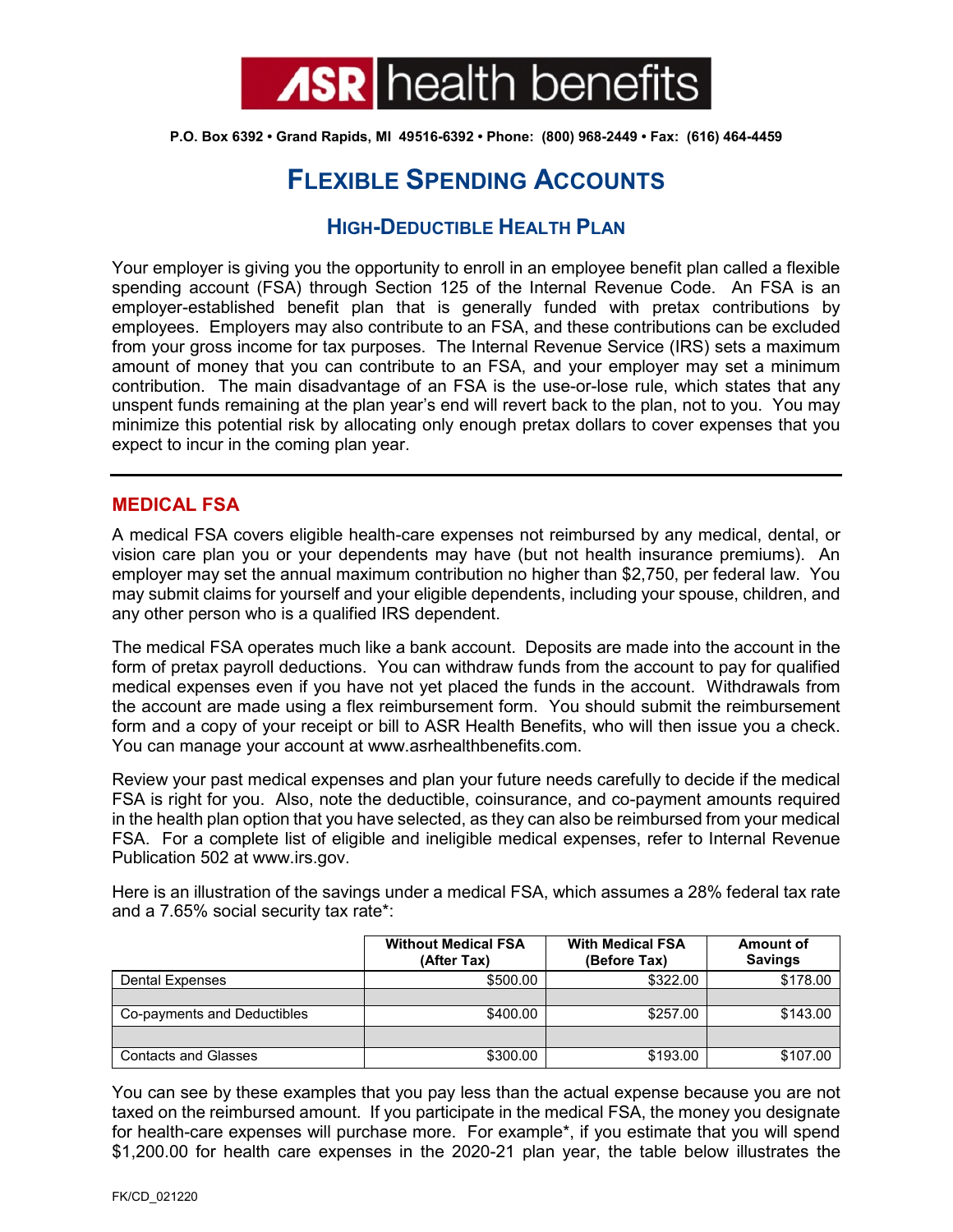amount you will have available to you to spend on health-care expenses both with and without a medical FSA (assuming the same tax rates as above):

|                                           | <b>Without Medical FSA</b> | <b>With Medical FSA</b> |
|-------------------------------------------|----------------------------|-------------------------|
| <b>Annual Salary</b>                      | \$30,000.00                | \$30,000.00             |
|                                           |                            |                         |
| <b>Medical FSA Annual Contribution</b>    | \$0.00                     | \$1,200.00              |
|                                           |                            |                         |
| Taxable Income                            | \$30,000.00                | \$28,800.00             |
|                                           |                            |                         |
| Amount Available for Health Care Expenses | \$772.00                   | \$1,200.00              |

**\*These examples are not intended to offer legal or tax advice. Consult your tax advisor before enrolling in the FSA.**

If your participation is terminated, and the contributions made to your medical FSA as of the date of termination exceed the claims submitted, you may continue participation through COBRA.

Note on Limited-Purpose Medical FSA: If you participate in a health savings account (HSA), you may be reimbursed under the medical FSA only for uninsured dental and vision care expenses, preventive care (such as annual physicals and routine tests), and other expenses incurred after the minimum annual deductible under your high-deductible health plan is satisfied. **If you are currently participating in the general-purpose medical FSA, and you plan to participate in an HSA for the 2020-21 plan year, you may not contribute to an HSA until the first of the month following the end of the grace period (October 1, 2020) if you have a balance in your medial FSA at the end of the 2019-20 plan year.** Further, you cannot submit claims to both your medical FSA and your HSA for the same expense.

#### **MEDICAL FSA ELECTION WORKSHEET AND ELIGIBLE EXPENSES**

| <b>Estimate Your Uninsured Medical Expenses</b>                        |    | <b>Estimate Your Uninsured Dental Expenses</b> |                          |          |          |
|------------------------------------------------------------------------|----|------------------------------------------------|--------------------------|----------|----------|
| Medical deductibles:                                                   | S  | per year                                       | Dental deductibles:      |          | per year |
| Medical coinsurance:                                                   | \$ | per year                                       | Dental coinsurance:      |          | per year |
| Vision care:                                                           |    | per year                                       | Exams/Cleanings:         |          | per year |
| Routine examinations:                                                  | \$ | per year                                       | Orthodontia:             |          | per year |
| Prescription drugs:                                                    | ß. | per year                                       | Fillings/Crowns/Bridges: |          | per year |
| Co-payments:                                                           |    | per year                                       | Dentures:                |          | per year |
| Other:                                                                 |    | per year                                       | Other:                   |          | per year |
| Subtotal:                                                              |    | per year                                       | Subtotal:                |          | per year |
| Total Annual Medical FSA Contribution (combine both Subtotal amounts): |    |                                                |                          | per year |          |

|                                                                                                                                                                                                                                                                                                                                             | <b>Ineligible Expenses</b>                                                                                                                                                                                                                                                                                                                                                                                     |                                                                                                                                                                                                                                                                                                                                                                                                                                                  |                                                                                                                                                                                                                                                                                                                                                                                                                                 |
|---------------------------------------------------------------------------------------------------------------------------------------------------------------------------------------------------------------------------------------------------------------------------------------------------------------------------------------------|----------------------------------------------------------------------------------------------------------------------------------------------------------------------------------------------------------------------------------------------------------------------------------------------------------------------------------------------------------------------------------------------------------------|--------------------------------------------------------------------------------------------------------------------------------------------------------------------------------------------------------------------------------------------------------------------------------------------------------------------------------------------------------------------------------------------------------------------------------------------------|---------------------------------------------------------------------------------------------------------------------------------------------------------------------------------------------------------------------------------------------------------------------------------------------------------------------------------------------------------------------------------------------------------------------------------|
| Acupuncture<br>Alcoholism or drug treatment<br><b>Ambulances</b><br><b>Birth control</b><br>Body scans<br>Car controls<br>(handicapped equipment)<br><b>Chiropractors</b><br><b>Contact lenses</b><br>(medically<br>Cosmetic<br>surgery<br>necessary)<br><b>Crutches</b><br>Deductibles and<br>co-payments<br>Dental and vision<br>expenses | Health care equipment<br>Hearing aids<br><b>Hypnosis</b><br>(for<br>treatment<br>of.<br>disease)<br><b>Immunizations</b><br>Lab fees<br>Lasik (Laser) eye surgery<br>Learning disabilities<br>(instructional fees)<br>Lifetime care<br>Massage therapy (prescribed by a<br>physician to treat a specific<br>medical condition)<br>(medically<br><b>Nursing</b><br>services<br>necessary)<br>Optometrist's fees | <b>Sterilization</b><br>Surgery (general)<br><b>Syringes</b><br>Teeth whitenina<br>(to<br>correct<br>discoloration<br>caused<br>bv<br>disease, birth defect, or injury)<br><b>Television (closed</b><br>captioned)<br><b>Vitamins</b><br>minerals<br>and<br>(prescription only)<br>Weight loss programs (only as<br>treatment for obesity, heart<br>disease, or diabetes; includes<br>fees and expenses)<br>Well-baby care<br><b>Wheelchairs</b> | <b>Bottled</b> water<br>Cosmetics, toiletries, toothpaste,<br>etc.<br>Custodial care in an institution<br><b>Electrolysis</b><br>Food for weight-loss programs<br>Funeral and burial expenses<br>Health club dues<br><b>Household and domestic help</b><br>Insurance premiums<br>Long-term care<br>Marriage or family counseling<br>Maternity clothes, diaper services,<br>etc.<br>Meals and general lodging<br><b>Uniforms</b> |
| Diagnostic tests (pregnancy tests,<br>ovulation monitors, cholesterol<br>and blood pressure tests)<br>Doctor's fees<br>Eyeglasses<br>Guide dogs                                                                                                                                                                                             | $($ if<br>Over-the-counter<br>drugs<br>prescribed to alleviate or treat<br>illness or injury)<br><b>Physical therapy</b><br><b>Prescription drugs</b><br>Smoking cessation aids/programs                                                                                                                                                                                                                       | X-rays                                                                                                                                                                                                                                                                                                                                                                                                                                           | Vitamins taken for general health<br>purposes                                                                                                                                                                                                                                                                                                                                                                                   |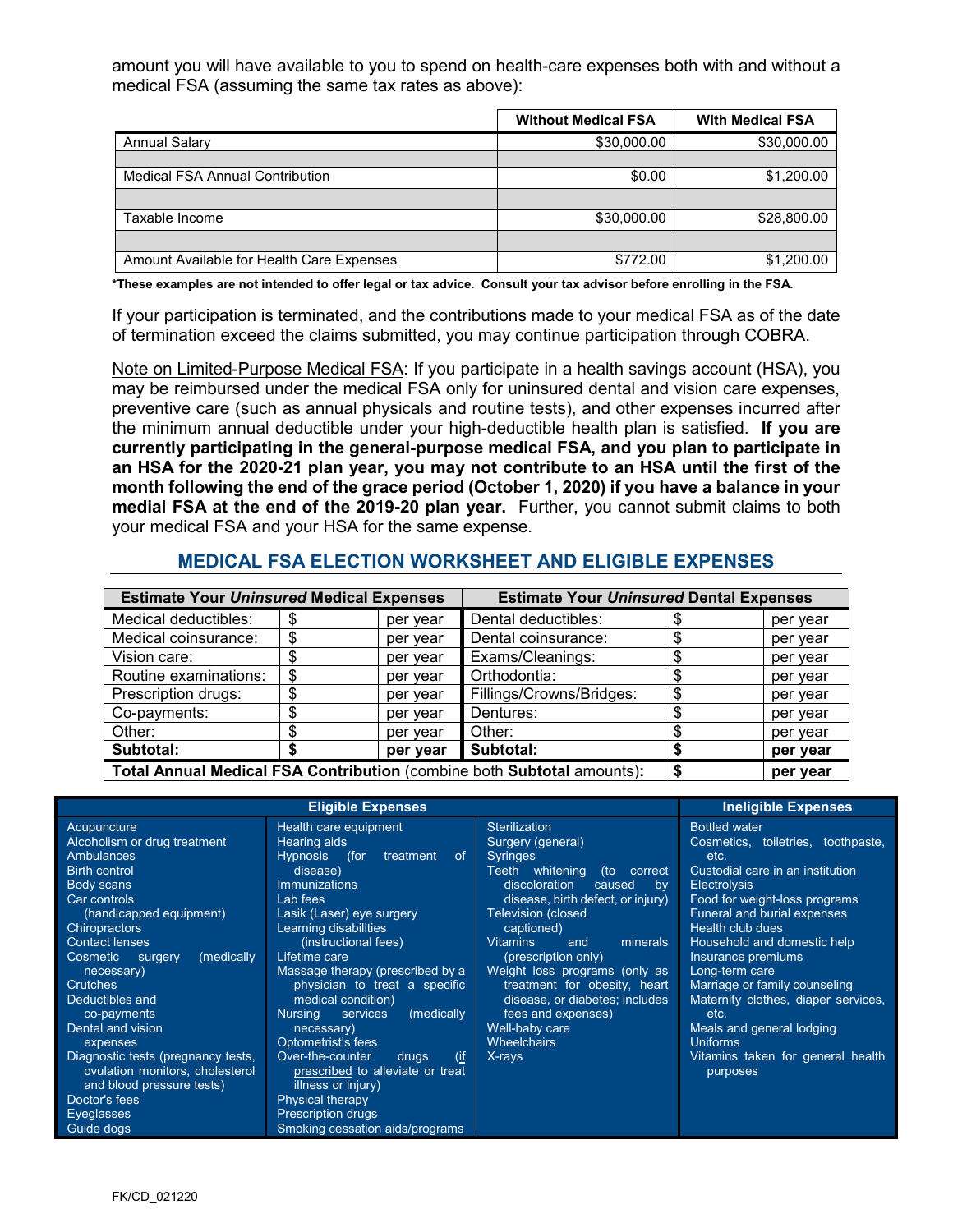## **HEALTH SAVINGS ACCOUNT**

A health savings account (HSA) is a savings product that offers a different way for you to pay for your health care. HSAs enable you to pay for current health expenses and save for future qualified medical and retiree health expenses on a tax-free basis. You must be covered by a high-deductible health plan (HDHP) to be able to take advantage of an HSA.

The U.S. Department of the Treasury and the IRS set HSA maximum contribution amounts each year for individuals and families (plus an additional catch-up contribution for participants aged 55 or older). You own and control the money in your HSA. You decide how to spend the money on qualified medical expenses and how to invest the money in your account to make it grow. The unused balance in an HSA automatically rolls over year after year.

HSA funds can pay for any qualified medical expense, even if the expense is not covered by your HDHP. A partial list of qualified medical expenses is provided in IRS Publication 502 (available at [www.irs.gov\)](http://www.irs.gov/). You may also withdraw funds without tax penalty to pay for the qualified medical expenses of your spouse or dependents. If the money from the HSA is used for qualified medical expenses, then the money spent is tax-free. If HSA funds are used for other than qualified medical expenses, the expenditures will be taxed and, for individuals who are not disabled or over age 65, subject to a 20 percent tax penalty.

## **DEPENDENT CARE FSA**

With the dependent care FSA, you can reduce your tax burden by using pretax dollars to pay expenses for eligible child care or adult care for senior-citizen dependents that live with you. Federal law also allows you to claim a direct credit against federal income taxes for eligible child or dependent care expenses. However, any amount you claim under the dependent care tax credit will be reduced by the amount you are reimbursed under the dependent care FSA. The amount reimbursed under the dependent care FSA reduces, dollar-for-dollar, the amount of dependent care expenses that are eligible for the dependent care tax credit; therefore, you should either participate in the dependent care FSA to the fullest extent possible or claim the tax credit.

The dependent care FSA operates much like a bank account. Deposits are made into the account in the form of pretax payroll deductions. Withdrawals from the account are made using a flex reimbursement form. You should submit the reimbursement form and a copy of your receipt or bill to ASR Health Benefits, who will then issue you a check. You can manage your account at www.asrhealthbenefits.com

Dependent care expenses are expenses you incur to enable you to work. If you are married, the expenses must be incurred to enable you and your spouse to work, or to enable your spouse to attend school on a full-time basis. The expenses must be for the care of your dependent who is under age 13 and for whom a personal-exemption deduction is allowed for federal income tax purposes, for the care of your dependent or spouse who is physically or mentally incapable of self-care, or for household services in connection with the care of a qualifying dependent.

The maximum amount that can be reimbursed (i.e., deposited) is the lowest of your earned income, your spouse's earned income, or \$5,000.00 (\$2,500.00 if you are married and you file a separate tax return). If your spouse is a full-time student or is incapable of self-care, your spouse's earned income is assumed to be not less than \$250.00 if you provide care for one dependent, or \$500.00 for two or more dependents, for each month that your spouse is a student or incapable of self-care. Please refer to Internal Revenue Publication 503 for more information on eligible and ineligible expenses at [www.irs.gov.](http://www.irs.gov/)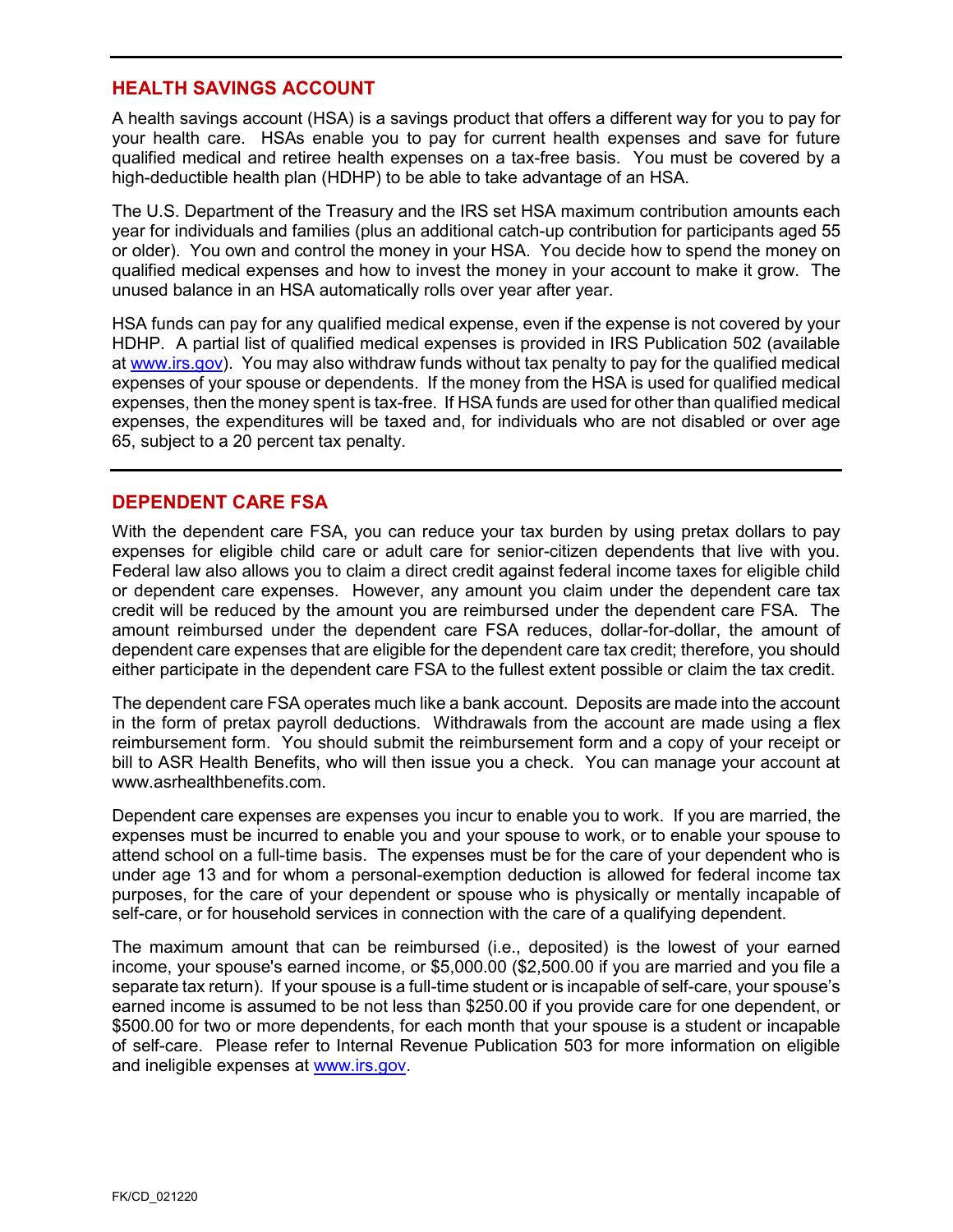#### **GRACE PERIOD**

Your FSA has a two and one-half month grace period at the end of the plan year. This grace period is a period of time when you may incur qualified medical expenses and pay them from any amounts left in your FSA at the end of the previous year. The grace period ends on the 15<sup>th</sup> day of the third month of the next plan year, but you will have a time period after that in which to submit (but not incur) the claims. You must forfeit any funds remaining in your FSA at the end of the grace period. Here is an example of how the grace period works:

Your plan year runs on a July 1 to June 30 basis and has a two and one-half month grace period. You have three months after the grace period to submit claims incurred during the plan year and the grace period. At the end of June 2021, you have \$250 left in your medical FSA. You incur \$250 of qualified medical expenses during July 1 through September 15 of 2021, the grace period for the 2020-21 plan year. You may submit these expenses by December 15, 2021 in order to receive reimbursement.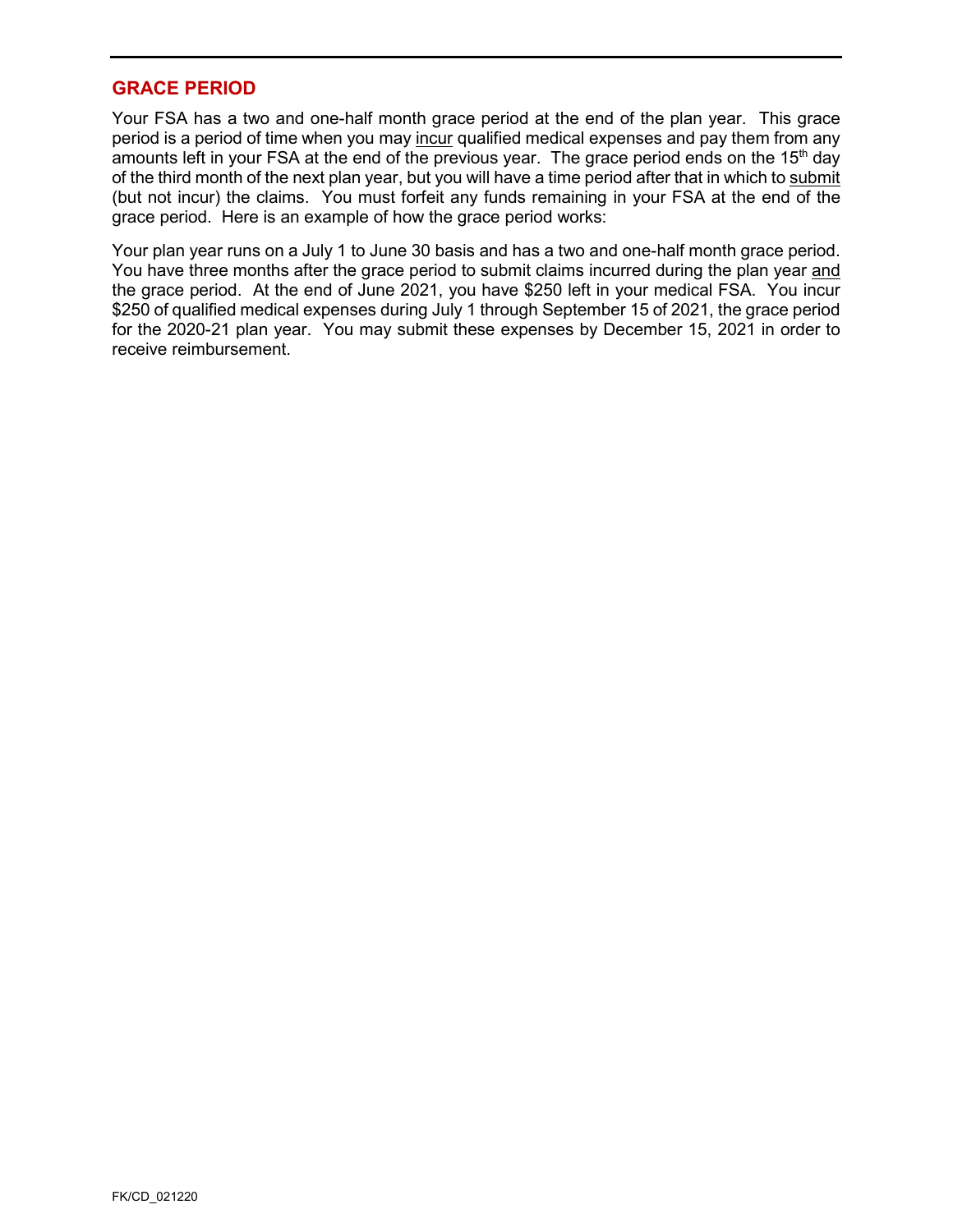# **FAQs on LIMITED-PURPOSE MEDICAL FSA**

## **1. What is a limited-purpose medical flexible spending account (FSA)?**

A limited-purpose medical FSA is identical to a general-purpose medical FSA, except that the qualifying medical expenses are limited to dental, vision, and preventive care expenses (see eligible expenses on next page).

#### **2. Why is my employer offering a limited-purpose medical FSA?**

Your employer is offering an HSA-qualifying high-deductible health plan (HDHP) for employees who want to open and contribute to an HSA. While contributing to an HSA, you must be enrolled in an HDHP, and you may not have any coverage that is not an HDHP. A general-purpose medical FSA is considered non-HDHP coverage, but a limited-purpose medical FSA is not. Therefore, a limited-purpose option is offered so you may contribute to an HSA. Benefits are limited to dental, vision, and preventive care as of the first day of the plan year you are covered by the medical FSA.

#### **3. If I meet my deductible under the HDHP, may I use my medical FSA for any IRSqualifying expense?**

Yes. Once you have satisfied the HDHP deductible for a plan year, you may submit expenses to your medical FSA for any IRS-qualifying expenses for the remainder of the plan year. Please see your flex plan document for a list of those expenses.

## **4. What if my medical FSA has a grace period?**

If you have a \$0 balance in your medical FSA as of the last day of the plan year, you are still HSA eligible, notwithstanding the grace period. Your balance at year-end is determined on a cash basis, taking into account only those expenses that have been incurred and paid as of year-end. Pending claims, claims submitted, claims received, or claims under review that have not been paid as of year-end are not taken into account when determining your year-end FSA balance. If you have a balance in your medical FSA, you may open and contribute to an HSA on the first calendar month after the end of the grace period.

## **5. What if my medical FSA has a \$500 carryover provision?**

If you switch from a non-HDHP to an HDHP for the coming plan year because you plan to begin HSA contributions, any amounts eligible to be carried over to than next plan year must be applied to the limited-purpose medical FSA.

#### **6. Will I still be able to contribute the maximum allowed amount to my HSA if I have to wait until the first calendar month after the end of the grace period?**

Yes. If you are HSA eligible for only a portion of the year, you may make a full year's worth of HSA contributions. For example, if you open your HSA on April 1, you may still contribute up to the statutory amount to your HSA.

#### **7. What if my employer offers an HDHP option midyear, and I am enrolled in a general-purpose medical FSA?**

You will not be eligible to open and contribute to an HSA until the next plan year begins, and you enroll in the limited-purpose medical FSA.

#### **8. May I change my election to a limited-purpose medical FSA so I may enroll in the HDHP midyear and open an HSA?**

No, this change is not permissible under the IRS regulations unless you have a change in status (e.g., marriage, divorce, birth of a child). The HDHP election alone does not permit a change or revocation of the FSA coverage.